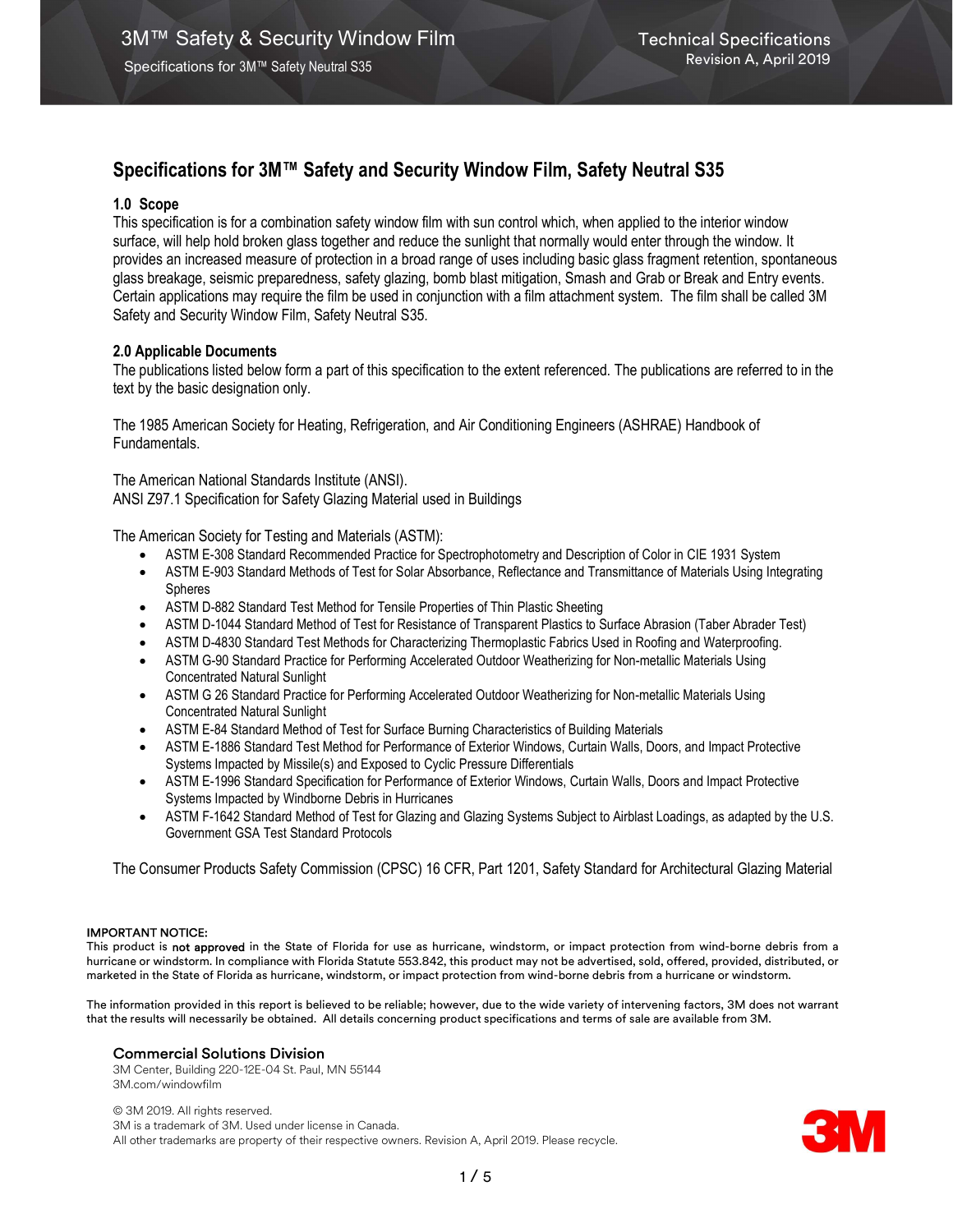GSA-TS01-2003 General Services Administration Standard Test for Glazing and Glazing Systems Subject to Airblast Loadings

Window. A Computer Tool for Analyzing Window Thermal Performance, Lawrence Berkeley Laboratory

## 3.0 Requirements of the Film

3.1 Film Material: The film material shall consist of an optically clear polyester film laminated to a metalized polyester film for added color and sun control performance, with a durable acrylic abrasion resistant coating over one surface, and a UV stabilized pressure sensitive adhesive on the other. The film shall have a nominal thickness of 8 mils (0.008 inches). There shall be no evidence of coating voids. The film shall be identified as to Manufacturer of Origin (hereafter to be called Manufacturer).

# 3.2 Film Properties, with coatings (nominal):

- a) Tensile Strength 23,000 psi (MD) / 33,000 psi (TD)
- b) Break Strength: 170 lb/in (MD) / 280 lb/in (TD)
- c) Percent Elongation at Break: 100 % (MD) / 80 % (TD)
- d) Yield Strength: 23,000 psi > 12,000 psi (MD)
- e) Percent Elongation at Yield: Coated Film: > 3% (MD)
- f) Modulus (ASTM D882): Coated Film: 580 kpsi (MD) / 615 kpsi (TD)

3.3 Solar Performance Properties: film applied to ¼" thick clear glass (NFRC 100/200)

- a) Visible Light Transmission: 38%
- b) Visible Reflection: 13% (interior) / 21% (exterior)
- c) Ultraviolet Transmission: less than 1% (300 380 nm)
- d) Solar Heat Gain Coefficient: 0.45

3.4 Flammability: The Manufacturer shall provide independent test data showing that the window film shall meet the requirements of a Class A Interior Finish for Building Materials for both Flame Spread Index and Smoked Development Values per ASTM E-84.

3.5 Abrasion Resistance: The Manufacturer shall provide independent test data showing that the film shall have a surface coating that is resistant to abrasion such that, less than 5% increase of transmitted light haze will result in accordance with ASTM D-1044 using 100 cycles, 500 grams weight, and the CS10F Calibrase Wheel.

3.6 Adhesive System: The film shall be supplied with a high mass pressure sensitive weatherable acrylate adhesive applied uniformly over the surface opposite the abrasion resistant coated surface. The adhesive shall be pressure sensitive (not water activated) and physically bond (not chemically bond) to the glass. The adhesive shall be essentially optically flat and shall meet the following criteria:

a. Viewing the film from a distance of ten feet at angles up to 45 degrees from either side of the glass, the film itself shall not appear distorted.

b. It shall not be necessary to seal around the edges of the applied film system with a lacquer or other substance in order to prevent moisture or free water from penetrating under the film system.

#### IMPORTANT NOTICE:

This product is not approved in the State of Florida for use as hurricane, windstorm, or impact protection from wind-borne debris from a hurricane or windstorm. In compliance with Florida Statute 553.842, this product may not be advertised, sold, offered, provided, distributed, or marketed in the State of Florida as hurricane, windstorm, or impact protection from wind-borne debris from a hurricane or windstorm.

The information provided in this report is believed to be reliable; however, due to the wide variety of intervening factors, 3M does not warrant that the results will necessarily be obtained. All details concerning product specifications and terms of sale are available from 3M.

#### Commercial Solutions Division

3M Center, Building 220-12E-04 St. Paul, MN 55144 3M.com/windowfilm

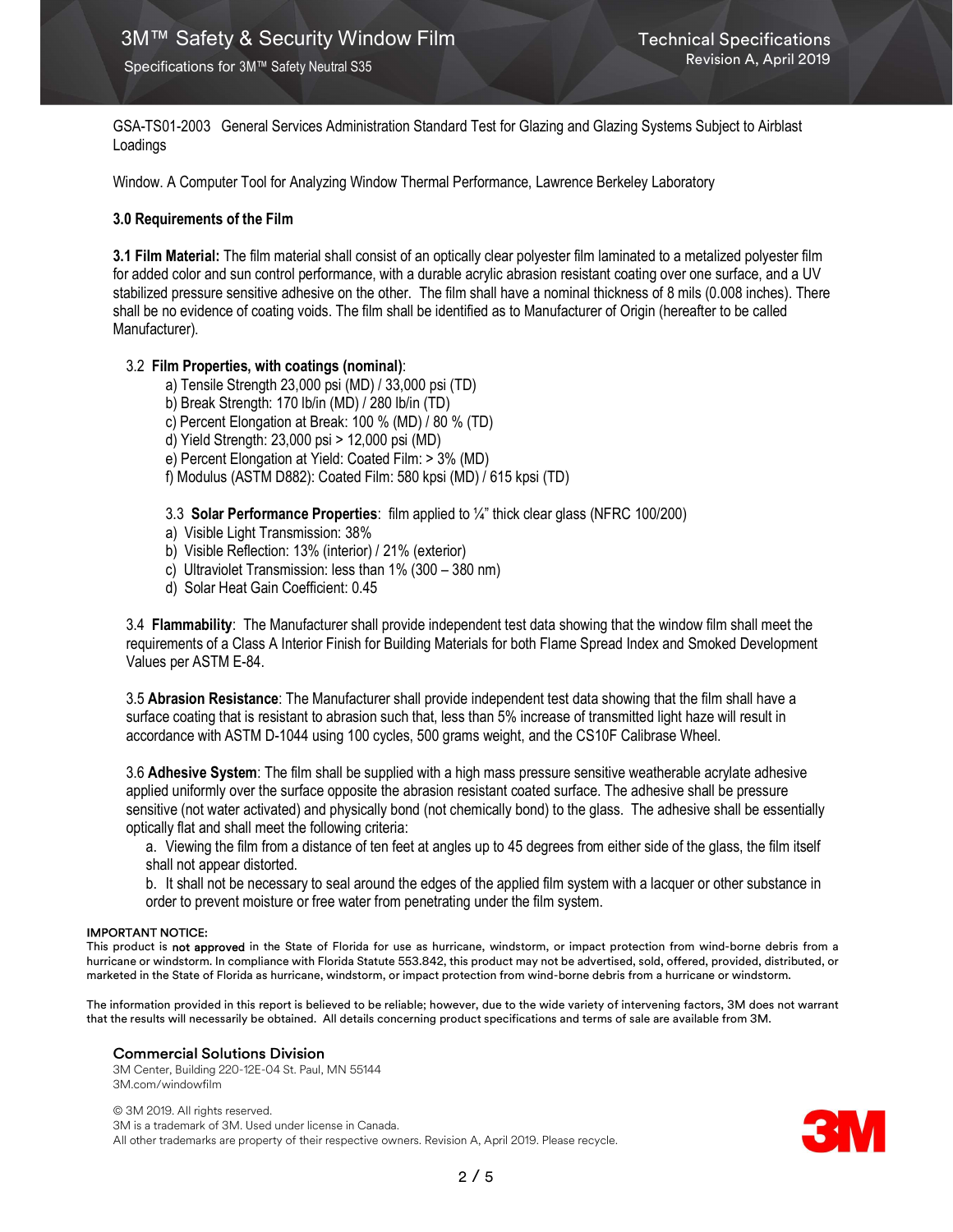3.7 Impact Resistance for Safety Glazing: The Manufacturer shall provide independent test data showing that the film, when applied to either side of the window glass, shall meet the 400 ft-lb impact requirements of 16 CFR 1201 (Category 2) and ANSI Z97.1 (Class A, Unlimited). Testing shall be done with film applied on ¼" annealed glass.

3.8 Impact Protection: The Manufacturer shall provide independent test data showing the following: a. Film shall pass impact of Large Missile "C" and withstand subsequent pressure cycling (per ASTMs E1996 and E1886) at +/- 60 psf Design Pressure with use of 3M Impact Protection Adhesive attachment system.

3.9 Bomb Blast Mitigation: The Manufacturer shall provide independent test data showing the following: a. GSA Rating of "2" (Minimal Hazard) / ASTM F1642 "No Hazard" with blast pressure of 6 psi and 42 psi\*msec blast impulse, on ¼" annealed single pane glass and 3M Impact Protection Profile Attachment system b. GSA Rating of "2" (Minimal Hazard) / ASTM F1642 "No Hazard" with blast pressure of 4 psi and 28 psi\*msec blast impulse, on ¼" tempered single pane glass and 3M Impact Protection Adhesive Attachment system c. GSA Rating of "2" (Minimal Hazard) / ASTM F1642 "No Hazard" with blast pressure of 4 psi and 28 psi\*msec blast impulse, on 1" annealed double pane glass and 3M Impact Protection Adhesive Attachment system

## 4.0 Requirements of the Authorized Dealer/Applicator (ADA)

4.1 The ADA shall provide documentation that the ADA is authorized by the Manufacturer of the window film to install said window film as per the Manufacturer's specifications and in accordance with specific requests as to be determined and agreed to by the customer.

4.2 Authorization of dealership may be verified through the company's 3M ID Number.

4.3 The ADA will provide a commercial building reference list of ten (10) properties where the ADA has installed window film. This list will include the following information:

- \* Name of building
- \* The name and telephone number of a management contact
- \* Type of glass
- \* Type of film
- \* Amount of film installed
- \* Date of completion

# 5.0 Requirements of the Manufacturer

5.1 The Manufacturer will ensure proper quality control during production, shipping and inventory, clearly identify and label each film core with the product designation and run number.

5.2 Materials shall be manufactured by: 3M Commercial Solutions Division 3M Center, Building 280 St. Paul, MN 55144-1000

Purchased Through: Energy Products Distribution 9223 Harford Road Baltimore, MD 21234 1-800-537-3911 | info@epdwindowfilm.com

#### IMPORTANT NOTICE:

This product is not approved in the State of Florida for use as hurricane, windstorm, or impact protection from wind-borne debris from a hurricane or windstorm. In compliance with Florida Statute 553.842, this product may not be advertised, sold, offered, provided, distributed, or marketed in the State of Florida as hurricane, windstorm, or impact protection from wind-borne debris from a hurricane or windstorm.

The information provided in this report is believed to be reliable; however, due to the wide variety of intervening factors, 3M does not warrant that the results will necessarily be obtained. All details concerning product specifications and terms of sale are available from 3M.

#### Commercial Solutions Division

3M Center, Building 220-12E-04 St. Paul, MN 55144 3M.com/windowfilm

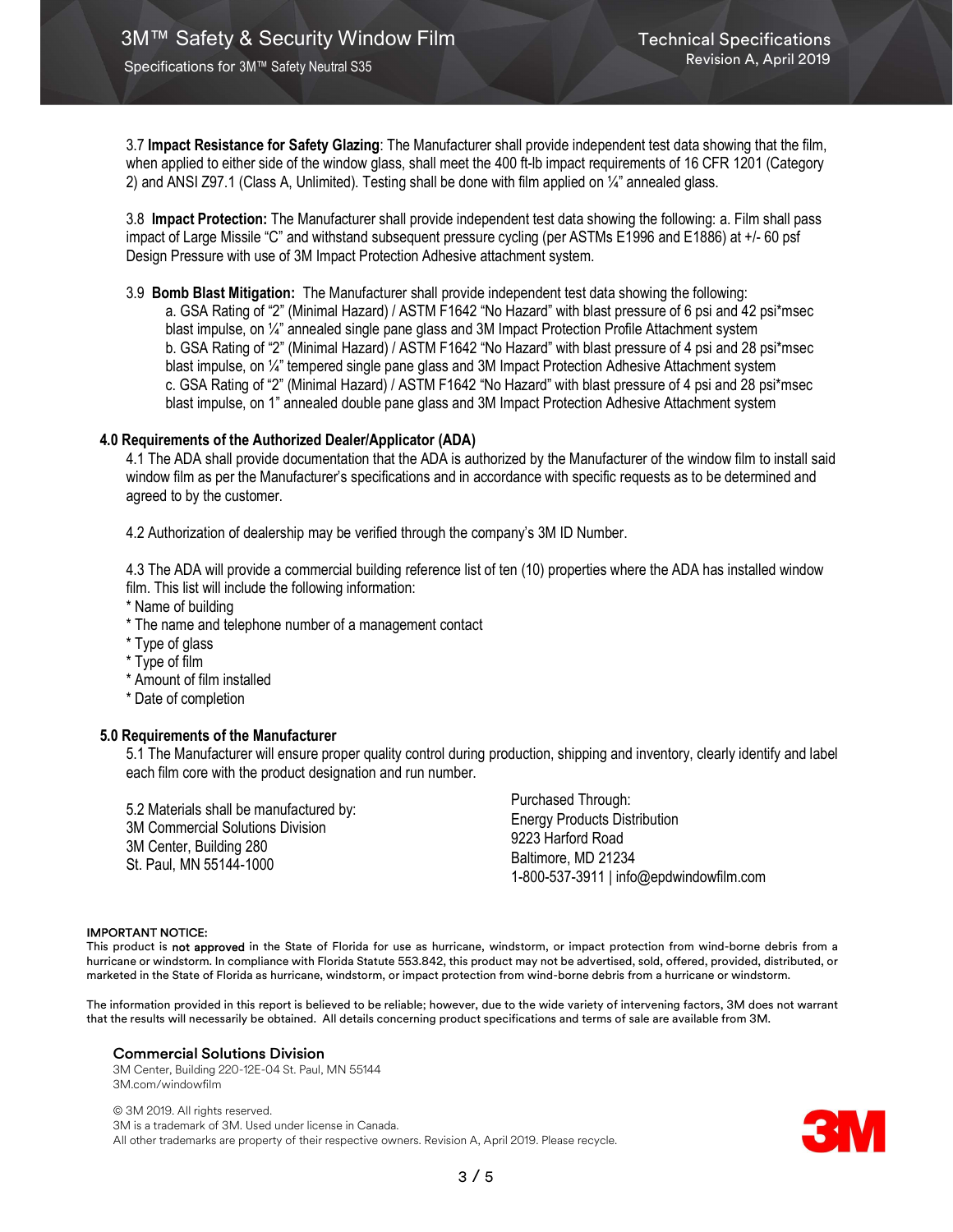# 6.0 Application

6.1 Examination: Examine glass surfaces to receive new film and verify that they are free from defects and imperfections, which will affect the final appearance. Correct all such deficiencies before starting film application.

# 6.2 Preparation:

a. The window and window framing will be cleaned thoroughly with a neutral cleaning solution. The inside surface of the window glass shall be scraped with stainless steel razor blades with clean, sharp edges to ensure the removal of any foreign contaminants without damages the glass surface.

b. Drop cloths or other absorbent material shall be placed on the window sill or sash to absorb moisture accumulation generated by the film application.

6.3 Installation: The film shall be applied as to the specifications of the Manufacturer by an ADA.

a. Materials will be delivered to the job site with the manufacturer's labels intact and legible.

b. To minimize waste, the film will be cut to specification utilizing a vertical dispenser designed for that purpose. Film edges shall be cut neatly and square at a uniform distance of 1/8" (3 mm) to 1/16" (1.6 mm) of the window-sealing device.

c. Film shall be wet-applied using clean water and slip solution to facilitate positioning of the film onto glass.

d. To ensure efficient removal of excess water from the underside of the film and to maximize bonding of the pressure sensitive adhesive, polyplastic bladed squeegees shall be used.

e. Upon completion, the film may have a dimpled appearance from residual moisture. Said moisture shall, under reasonable weather conditions, dry flat with no moisture dimples within a period of 30 calendar days when viewed under normal viewing conditions.

f. After installation, any leftover material will be removed and the work area will be returned to original condition. Use all necessary means to protect the film before, during and after the installation.

# 7.0 Cleaning

The film may be washed using common window cleaning solutions, including ammonia solutions, 30 days after application. Abrasive type cleaning agents and bristle brushes, which could scratch the film, must not be used. Synthetic sponges or soft cloths are recommended.

# 8.0 Warranty

a) The application shall be warranted by the film manufacturer (3M) for a period of \_\_\_\_\_ years in that the film will maintain solar reflective properties without cracking, crazing, delaminating, peeling, or discoloration. In the event that the product is found to be defective under warranty, the film manufacturer (3M) will replace such quantity of the film proved to be defective, and will additionally provide the removal and reapplication labor free of charge.

b) 8.2 The film manufacturer (3M) also warrants against glass failure due to thermal shock fracture of the glass window unit (maximum value \$500 per window) provided the film is applied to recommended types of glass and the failure occurs within sixty (60) months from the start of application. Any glass failure must be reviewed by the film manufacturer (3M) prior to replacement.

## IMPORTANT NOTICE:

This product is not approved in the State of Florida for use as hurricane, windstorm, or impact protection from wind-borne debris from a hurricane or windstorm. In compliance with Florida Statute 553.842, this product may not be advertised, sold, offered, provided, distributed, or marketed in the State of Florida as hurricane, windstorm, or impact protection from wind-borne debris from a hurricane or windstorm.

The information provided in this report is believed to be reliable; however, due to the wide variety of intervening factors, 3M does not warrant that the results will necessarily be obtained. All details concerning product specifications and terms of sale are available from 3M.

## Commercial Solutions Division

3M Center, Building 220-12E-04 St. Paul, MN 55144 3M.com/windowfilm